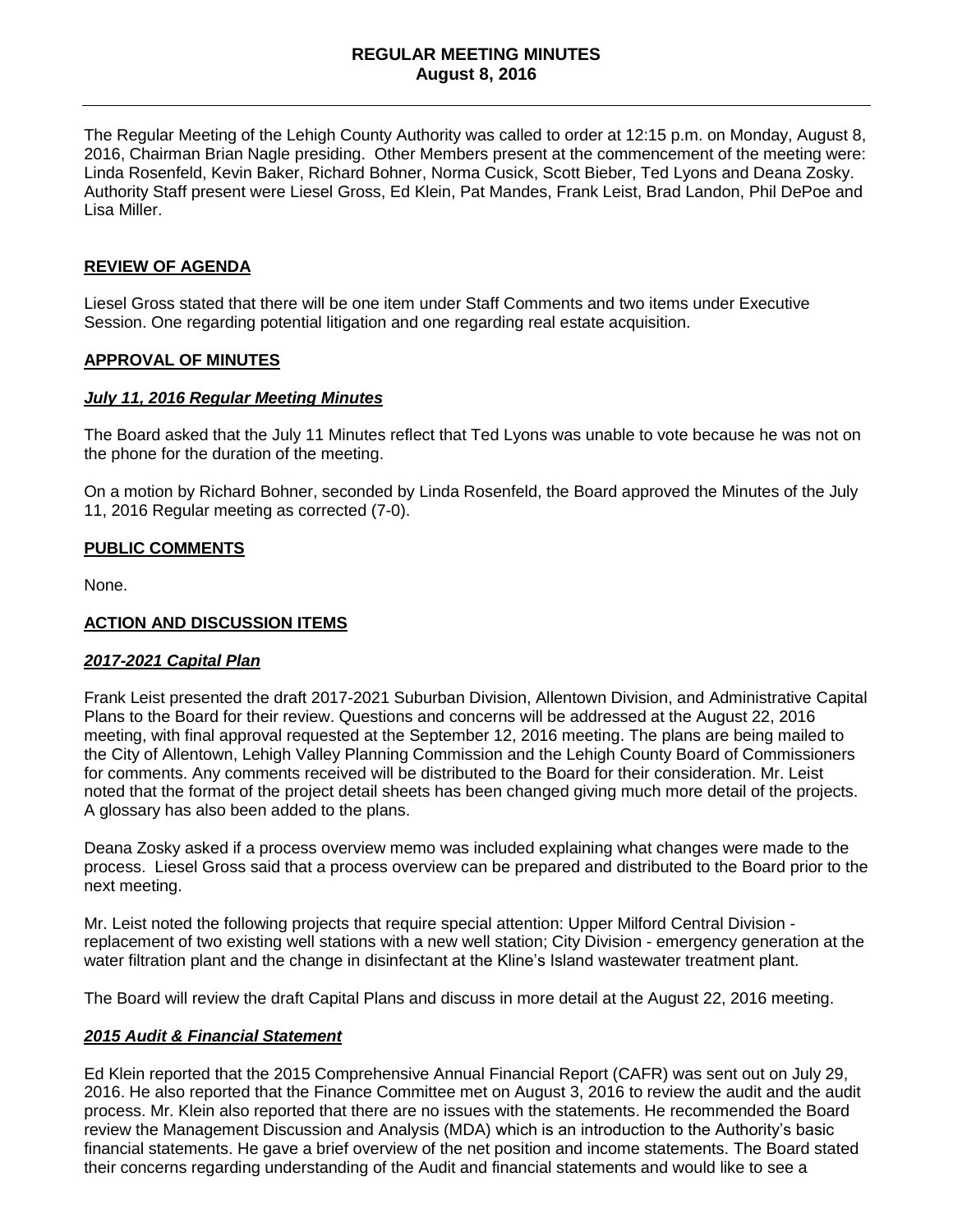summary or dashboard for clarification. The Auditors will be attending the August 22, 2016 meeting to address any questions from the Board.

# *Rainstorm Ready – Administrative Order Planning*

Liesel Gross said the purpose of today's discussion is to provide more information on the flow credit process, to update the Board on how the municipal meetings are going, and to request feedback on any additional topics or information the Board would like to discuss at future meetings. Pat Mandes presented a PowerPoint presentation regarding the flow credit process. Ms. Mandes explained how new connections to the system are allowed as measurable reductions in wet-weather flows are achieved. Some discussion followed. The Board requested a copy of the chapter in report to the Department of Environmental Protection that explains the flow credit process in detail.

Liesel Gross gave an overview of the municipal meetings that have been taking place. The purpose of the meetings is to give communities a more focused look at costs for their Administrative Order work. Some general comments included EPA's authority for the Administrative Order and how some of the common projects costs will be shared amongst municipalities. There were a lot of questions about future cost allocations and how they will work. In general, the municipalities are committed to moving forward with the work.

Ed Klein explained that the Authority is exploring financing strategies for the first phase of Administrative Order work. The municipalities are exploring financing on their own or joining with the Authority's financing to determine how they can achieve the best interest rates.

Liesel Gross said that the Authority will be presenting the Board with a financing request in the upcoming months to begin work on the Park Pump Station projects that are outlined in the plan. She asked if the Board would like to see any additional information provided at a future meeting to help the Board learn more or feel confident in approving such future funding requests. Deana Zosky requested a special meeting with the project engineer to understand more details, and said she would provide a more detailed listing of data requests. Other Board members declined such a meeting, and Liesel Gross said she would set up a special meeting for Ms. Zosky to meet with the Authority's engineer.

#### **PROJECT UPDATES/INFORMATION ITEMS**

Liesel Gross brought to the attention of the Board items listed in the report for upcoming meetings.

# **FINANCIAL REVIEW**

#### *2016 Q3 Forecast*

Ed Klein reviewed the 2016 Q3 Forecast report as attached and presented to the Board.

# **SYSTEM OPERATIONS REVIEW**

Liesel Gross informed the Board that John Parsons was on vacation and that any questions regarding the June 2016 report can be forwarded to him. The Board had no specific questions. Pat Mandes noted that the Notice of Violation (NOV) listed in the report regarding a fuel tank registration fee was similar to the NOV in May. Precautions are being set up to prevent additional similar NOVs. Liesel Gross noted that the two injury accidents reported in June were slip and falls.

# **STAFF COMMENTS**

Liesel Gross explained that the Authority's employee manual has some deficiencies and does not include certain detailed policies that the Authority is required to adopt to meet regulatory requirements such as the Family Medical Leave Act and other employment legislation. Ms. Gross recommended that the Board authorize the Staff to develop and implement such policies that are required by law without Board approval.